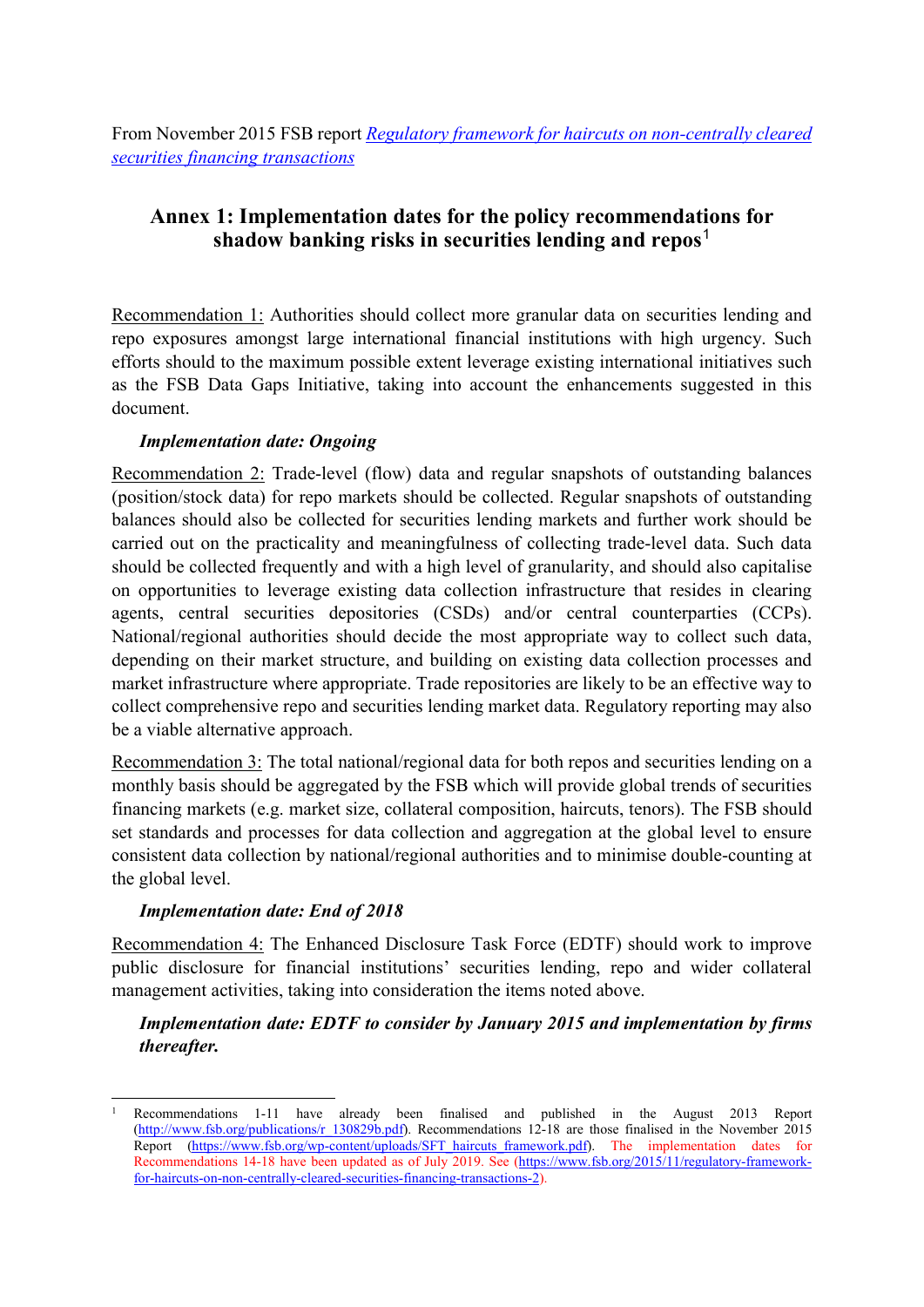Recommendation 5: Authorities should review reporting requirements for fund managers to end-investors against the FSB's proposal, and consider whether any gaps need to be addressed.

### *Implementation date: January 2017*

Recommendation 6: Regulatory authorities for non-bank entities that engage in securities lending (including securities lenders and their agents) should implement regulatory regimes meeting the minimum standards for cash collateral reinvestment in their jurisdictions to limit liquidity risks arising from such activities.

### *Implementation date: January 2017*

Recommendation 7: Authorities should ensure that regulations governing re-hypothecation of client assets address the following principles:

- Financial intermediaries should provide sufficient disclosure to clients in relation to rehypothecation of assets so that clients can understand their exposures in the event of a failure of the intermediary;
- In jurisdictions where client assets may be re-hypothecated for the purpose of financing client long positions and covering short positions, they should not be re-hypothecated for the purpose of financing the own-account activities of the intermediary; and
- Only entities subject to adequate regulation of liquidity risk should be allowed to engage in the re-hypothecation of client assets.

### *Implementation date: January 2017*

Recommendation 8: An appropriate expert group on client asset protection should examine possible harmonisation of client asset rules with respect to re-hypothecation, taking account of the systemic risk implications of the legal, operational, and economic character of rehypothecation.

### *Implementation date: Ongoing (the expert group has been established in August 2014)*

Recommendation 9: Authorities should adopt minimum regulatory standards for collateral valuation and management for all securities lending and repo market participants.

### *Implementation date: January 2017*

Recommendation 10: Authorities should evaluate, with a view to mitigating systemic risks, the costs and benefits of proposals to introduce CCPs in their inter-dealer repo markets where CCPs do not exist. Where CCPs exist, authorities should consider the pros and cons of broadening participation, in particular of important funding providers in the repo market.

### *Implementation date: January 2016*

Recommendation 11: Changes to bankruptcy law treatment and development of Repo Resolution Authorities (RRAs) may be viable theoretical options but should not be prioritised for further work at this stage due to significant difficulties in implementation.

### *Implementation date: Not applicable*

Recommendation 12: Regulatory authorities should set qualitative standards for the methodologies that firms use to calculate collateral margins/haircuts, whether on an individual transaction or portfolio basis, and should review those standards against the guidance set out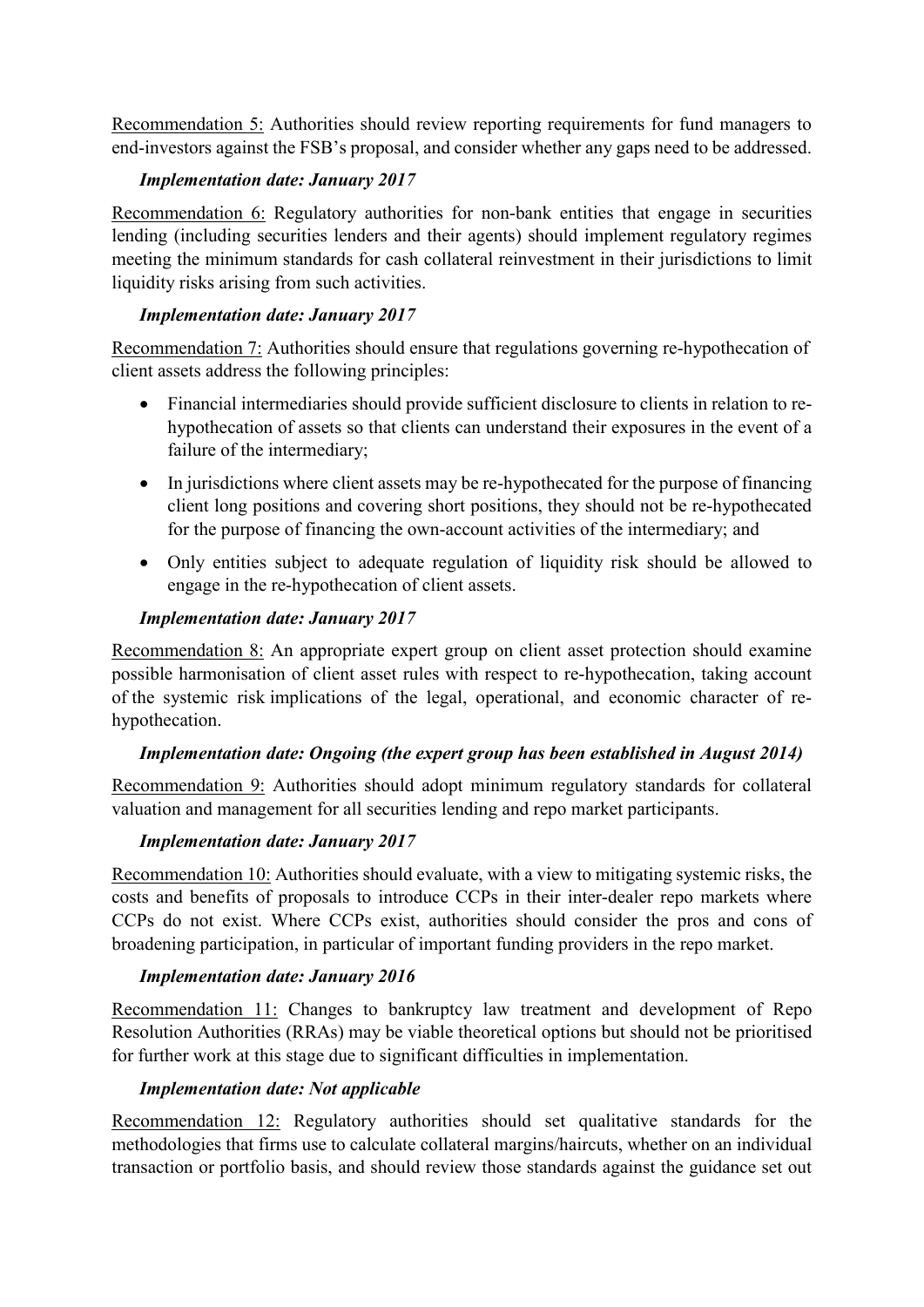above by the end of 2017. In particular, regulatory authorities should seek to minimise the extent to which these haircut methodologies are procyclical. Standard setters (e.g. Basel Committee on Banking Supervision (BCBS)) should review existing regulatory requirements for the calculation of collateral haircuts in line with this recommendation by the end of 2015.

### *Implementation dates: End of 2017 (for the relevant regulatory authorities) and end of 2015 (for the relevant standard setters including the BCBS)*

Recommendation 13: For non-centrally cleared securities financing transactions in which banks and broker-dealers provide financing to non-banks against collateral other than government securities (i.e. bank-to-non-bank transactions), the Basel Committee on Banking Supervision (BCBS) should review its capital treatment of securities financing transactions and incorporate the framework of numerical haircut floors into the Basel regulatory capital framework (i.e. Basel III framework) by the end of 2015.

### *Implementation date: End of 2015*

Recommendation 14: Following the BCBS's incorporation of the framework of numerical haircuts floors into the Basel III framework, authorities should then implement the framework of numerical haircut floors by the end of 2018 January 2022. That may be either through the Basel III framework or requiring banks and broker-dealers in bank-to-non-bank transactions to conduct transactions above the numerical haircut floor or collect minimum excess margin amounts consistent with the numerical haircut floors. Such a requirement could be directed solely at banks and broker-dealers (i.e. entity-based regulation) or could be encompassed within a requirement that applies on a market-wide basis (i.e. market regulation).

### *Implementation date: End of 2018 January 2022*

Recommendation 15: Authorities should introduce the framework of numerical haircut floors on non-bank-to-non-bank transactions based on their assessment of the scale of securities financing activities and the materiality of non-bank-to-non-bank transactions in their jurisdictions by the end of 2018 January 2024. Jurisdictions with large securities financing activities should apply numerical haircut floors to all non-bank-to-non-bank transactions using market regulation or an entity-based approach, and the jurisdictions with the very largest securities financing activities should do so using market regulation. In other jurisdictions (i.e. jurisdictions that do not have large securities financing activities), if the volume of non-bankto-non-bank transactions in the jurisdiction is material, authorities should ensure that such transactions are covered using either market regulation or an entity-based approach. Otherwise, it may be sufficient to limit the application of numerical haircut floors to bank-to-non-bank transactions.

#### *Implementation date:* **End of 2018** *January 2024*

Recommendation 16: An initial assessment of the need and the implementation approach for introducing the framework of numerical haircut floors on non-bank-to-non-bank transactions should be conducted within a year of this document's publication by January 2021. If authorities do not implement the framework of numerical haircut floors through market regulation in their jurisdictions by the end of 2018January 2024, they should annually assess the need to extend the coverage of the framework, and implement any required changes within three years of their assessment.